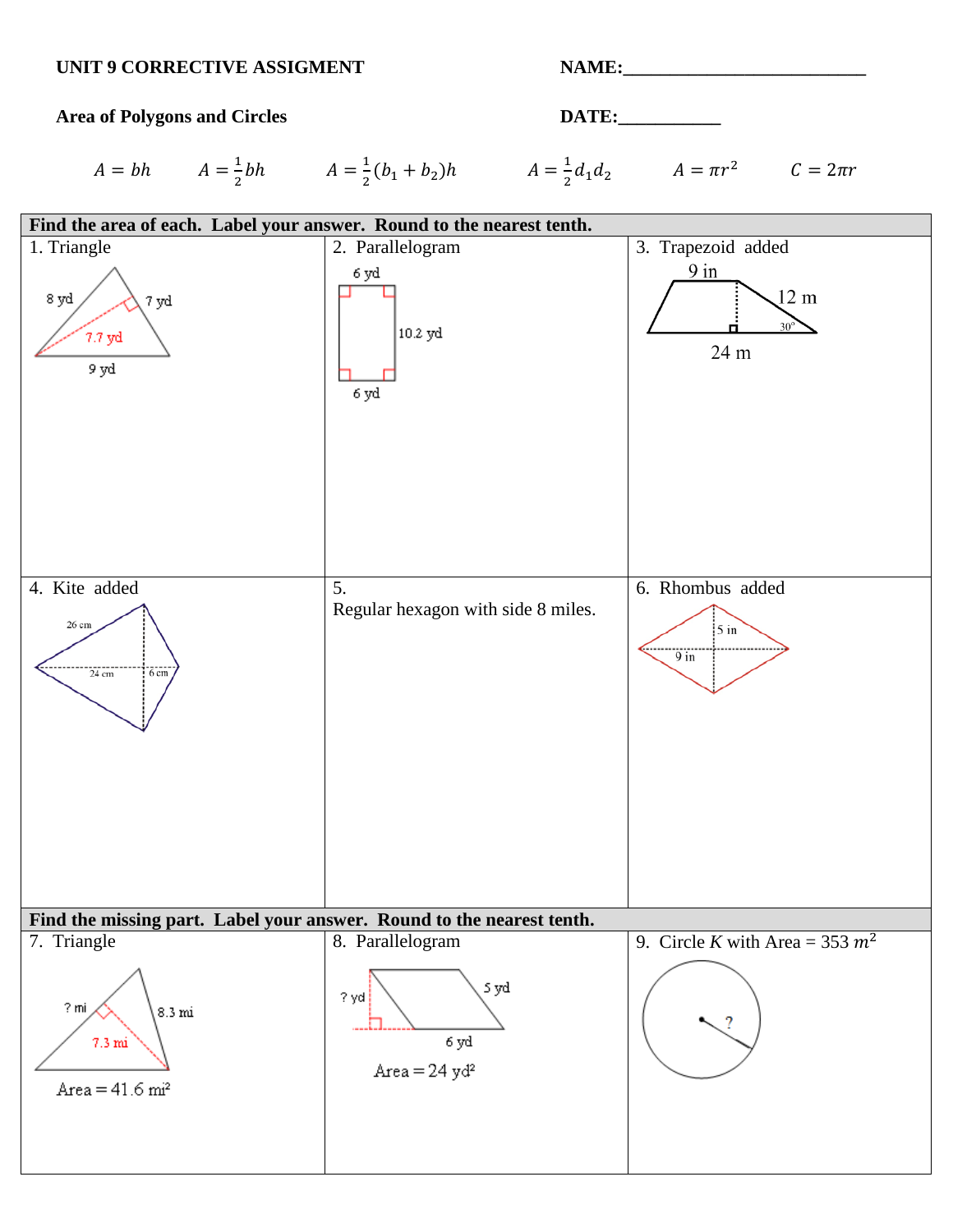| Find the area of the sector. Round to nearest tenth.                                    | Find the area of the segment. Round to nearest tenth.                              |
|-----------------------------------------------------------------------------------------|------------------------------------------------------------------------------------|
| 10.<br>13 ft<br>$210^{\circ}$                                                           | 11.<br>$8 \,\mathrm{mi}$                                                           |
| Find the circumference. Leave in terms of pi.                                           | Find the length of each arc. Leave in terms of pi.                                 |
| 12.<br>Circle with diameter of 20 cm.                                                   | 13.<br>19 yd<br>$135^{\circ}$<br>Find the measure of the arc.                      |
| Find the measure of the central angle.<br>Assume lines that appear to be diameters are. | Assume lines that appear to be diameters are.                                      |
| 14.                                                                                     | 15.                                                                                |
| $m\angle lHK$                                                                           | mĪK                                                                                |
| J<br>Κ<br>$75^\circ$<br>$62^\circ$<br>Н<br>L<br>I<br>М                                  | G<br>$70^{\circ}$<br>$\boldsymbol{H}$<br>K<br>70°<br>$70^\circ$<br>J<br>$90^\circ$ |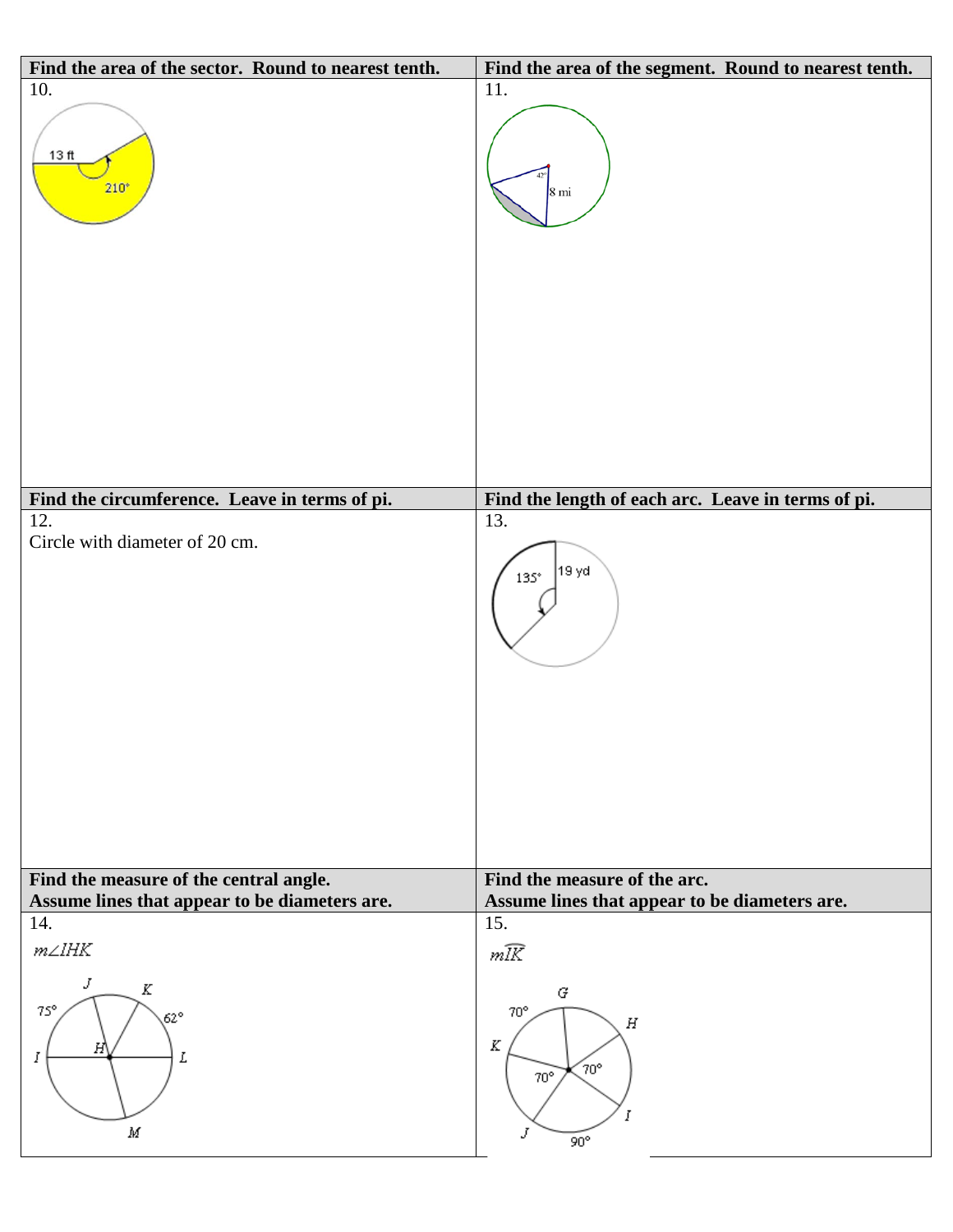## **APPLICATIONS**

#### **1. SAT PREP** SHOW YOUR WORK!!!!



#### **2. SHADED REGION** Find the area of the shaded region.



#### **3. PERIMETER**